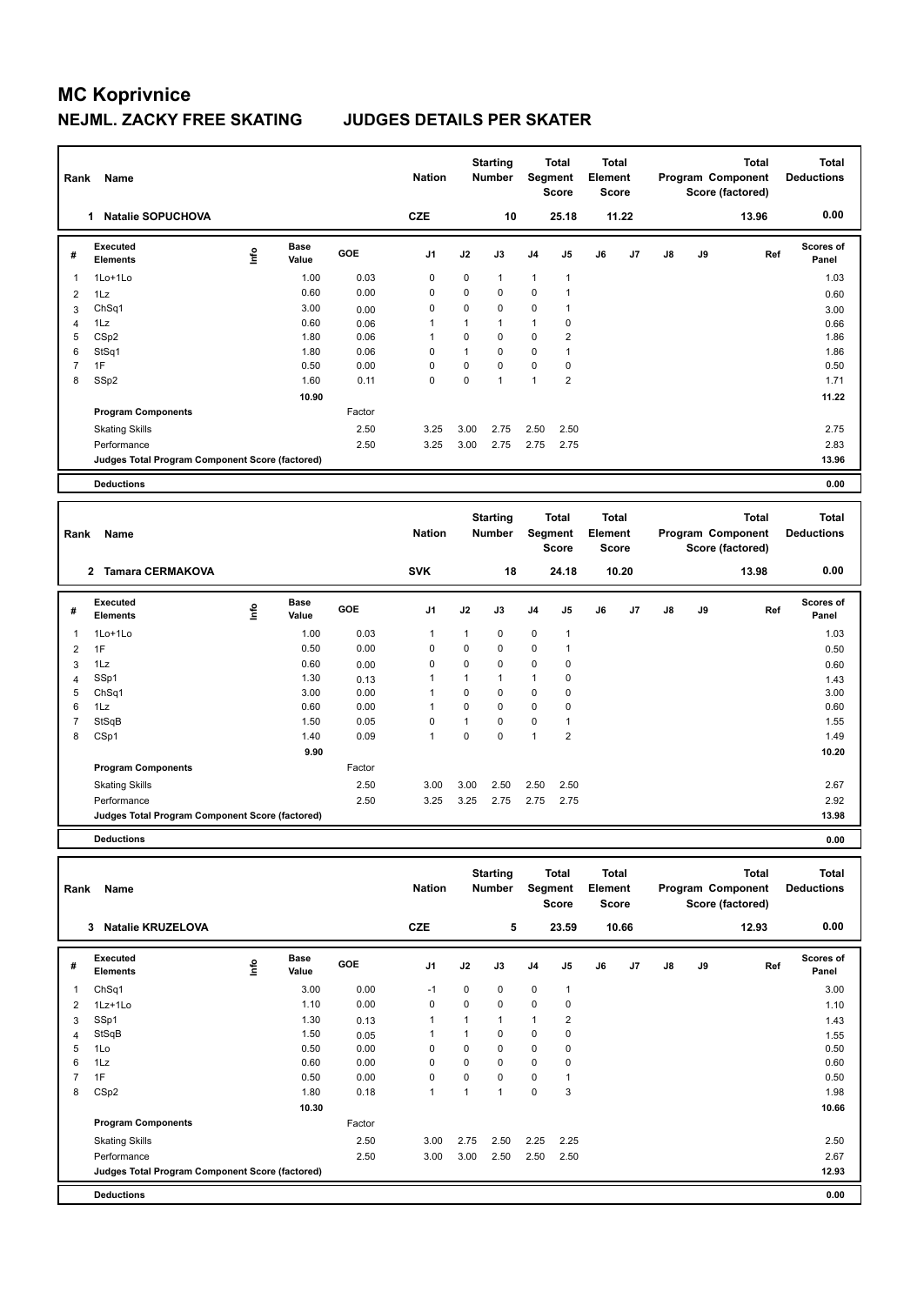| Rank           | Name                                            |      |                      |        | <b>Nation</b>  |             | <b>Starting</b><br><b>Number</b> |                | <b>Total</b><br>Segment<br><b>Score</b> | <b>Total</b><br>Element<br>Score        |       |               |    | <b>Total</b><br>Program Component<br>Score (factored) | <b>Total</b><br><b>Deductions</b> |
|----------------|-------------------------------------------------|------|----------------------|--------|----------------|-------------|----------------------------------|----------------|-----------------------------------------|-----------------------------------------|-------|---------------|----|-------------------------------------------------------|-----------------------------------|
|                | <b>Kamila VLACHOVA</b><br>4                     |      |                      |        | <b>CZE</b>     |             | 13                               |                | 23.25                                   |                                         | 10.12 |               |    | 13.13                                                 | 0.00                              |
| #              | Executed<br><b>Elements</b>                     | lnfo | <b>Base</b><br>Value | GOE    | J <sub>1</sub> | J2          | J3                               | J <sub>4</sub> | J <sub>5</sub>                          | J6                                      | J7    | $\mathsf{J}8$ | J9 | Ref                                                   | Scores of<br>Panel                |
| 1              | 1Lz                                             |      | 0.60                 | 0.00   | 0              | $\mathbf 0$ | $\mathbf 0$                      | $\mathbf 0$    | $\mathbf{1}$                            |                                         |       |               |    |                                                       | 0.60                              |
| 2              | ChSq1                                           |      | 3.00                 | 0.17   | $\overline{1}$ | 0           | 0                                | 0              | 1                                       |                                         |       |               |    |                                                       | 3.17                              |
| 3              | 1Lo                                             |      | 0.50                 | 0.00   | 0              | 0           | 0                                | 0              | 0                                       |                                         |       |               |    |                                                       | 0.50                              |
| $\overline{4}$ | SSp1                                            |      | 1.30                 | 0.00   | 0              | $\Omega$    | 0                                | 0              | 0                                       |                                         |       |               |    |                                                       | 1.30                              |
| 5              | StSqB                                           |      | 1.50                 | 0.05   | 0              | 1           | $\mathbf 0$                      | $\mathbf 0$    | 1                                       |                                         |       |               |    |                                                       | 1.55                              |
| 6              | $1F+1Lo$                                        |      | 1.00                 | 0.00   | $\Omega$       | 0           | $\Omega$                         | $\mathbf 0$    | 0                                       |                                         |       |               |    |                                                       | 1.00                              |
| $\overline{7}$ | 1Lz                                             |      | 0.60                 | 0.00   | 0              | 0           | 0                                | 0              | 0                                       |                                         |       |               |    |                                                       | 0.60                              |
| 8              | CSp1                                            |      | 1.40                 | 0.00   | $\mathbf 0$    | $\mathbf 0$ | $\mathbf 0$                      | $\mathbf 0$    | $\overline{2}$                          |                                         |       |               |    |                                                       | 1.40                              |
|                |                                                 |      | 9.90                 |        |                |             |                                  |                |                                         |                                         |       |               |    |                                                       | 10.12                             |
|                | <b>Program Components</b>                       |      |                      | Factor |                |             |                                  |                |                                         |                                         |       |               |    |                                                       |                                   |
|                | <b>Skating Skills</b>                           |      |                      | 2.50   | 2.75           | 2.75        | 2.25                             | 2.25           | 2.50                                    |                                         |       |               |    |                                                       | 2.50                              |
|                | Performance                                     |      |                      | 2.50   | 3.00           | 3.00        | 2.25                             | 2.25           | 3.00                                    |                                         |       |               |    |                                                       | 2.75                              |
|                | Judges Total Program Component Score (factored) |      |                      |        |                |             |                                  |                |                                         |                                         |       |               |    |                                                       | 13.13                             |
|                | <b>Deductions</b>                               |      |                      |        |                |             |                                  |                |                                         |                                         |       |               |    |                                                       | 0.00                              |
|                |                                                 |      |                      |        |                |             |                                  |                |                                         |                                         |       |               |    |                                                       |                                   |
| Rank           | Name                                            |      |                      |        | <b>Nation</b>  |             | <b>Starting</b><br><b>Number</b> |                | <b>Total</b><br>Segment<br><b>Score</b> | <b>Total</b><br>Element<br><b>Score</b> |       |               |    | <b>Total</b><br>Program Component<br>Score (factored) | <b>Total</b><br><b>Deductions</b> |

|                |                                                 |      |               |         |                |      |             |                | ocore       | ocore |       |    |    | Score (iactoreu) |                    |
|----------------|-------------------------------------------------|------|---------------|---------|----------------|------|-------------|----------------|-------------|-------|-------|----|----|------------------|--------------------|
|                | 5 Adela MYNAROVA                                |      |               |         | <b>CZE</b>     |      | 8           |                | 23.07       |       | 10.37 |    |    | 12.70            | 0.00               |
| #              | <b>Executed</b><br><b>Elements</b>              | lnfo | Base<br>Value | GOE     | J <sub>1</sub> | J2   | J3          | J <sub>4</sub> | J5          | J6    | J7    | J8 | J9 | Ref              | Scores of<br>Panel |
| $\mathbf{1}$   | CSp1                                            |      | 1.40          | $-0.14$ | $-1$           | $-1$ | $-1$        | $-1$           | $\mathbf 0$ |       |       |    |    |                  | 1.26               |
| $\overline{2}$ | 1F                                              |      | 0.50          | 0.00    | 0              | 0    | $\mathbf 0$ | $\mathbf 0$    | 0           |       |       |    |    |                  | 0.50               |
| 3              | 1Lz+1Lo                                         |      | 1.10          | $-0.02$ | 0              | 0    | $-1$        | $-1$           | 0           |       |       |    |    |                  | 1.08               |
| 4              | SSp2                                            |      | 1.60          | 0.16    | 1              | 1    | 0           | 1              | 1           |       |       |    |    |                  | 1.76               |
| 5              | Ch <sub>Sq1</sub>                               |      | 3.00          | 0.17    | 1              | 0    | 0           | 0              | 1           |       |       |    |    |                  | 3.17               |
| 6              | 1Lz                                             |      | 0.60          | 0.00    | 1              | 0    | $\mathbf 0$ | 0              | 0           |       |       |    |    |                  | 0.60               |
|                | 1Lo                                             |      | 0.50          | 0.00    | 0              | 0    | 0           | 0              | 0           |       |       |    |    |                  | 0.50               |
| 8              | StSqB                                           |      | 1.50          | 0.00    | 0              | 0    | 0           | 0              | 0           |       |       |    |    |                  | 1.50               |
|                |                                                 |      | 10.20         |         |                |      |             |                |             |       |       |    |    |                  | 10.37              |
|                | <b>Program Components</b>                       |      |               | Factor  |                |      |             |                |             |       |       |    |    |                  |                    |
|                | <b>Skating Skills</b>                           |      |               | 2.50    | 2.75           | 2.75 | 2.50        | 2.25           | 2.00        |       |       |    |    |                  | 2.50               |
|                | Performance                                     |      |               | 2.50    | 3.00           | 2.75 | 2.50        | 2.50           | 2.00        |       |       |    |    |                  | 2.58               |
|                | Judges Total Program Component Score (factored) |      |               |         |                |      |             |                |             |       |       |    |    |                  | 12.70              |
|                |                                                 |      |               |         |                |      |             |                |             |       |       |    |    |                  |                    |

**Deductions 0.00**

| Rank | Name                                            |             |                      |            | <b>Nation</b>  |             | <b>Starting</b><br><b>Number</b> | Segment        | <b>Total</b><br><b>Score</b> | <b>Total</b><br>Element<br><b>Score</b> |                |    |    | <b>Total</b><br>Program Component<br>Score (factored) | <b>Total</b><br><b>Deductions</b> |
|------|-------------------------------------------------|-------------|----------------------|------------|----------------|-------------|----------------------------------|----------------|------------------------------|-----------------------------------------|----------------|----|----|-------------------------------------------------------|-----------------------------------|
|      | Evelyna JANSKA<br>6                             |             |                      |            | <b>CZE</b>     |             | 19                               |                | 23.03                        |                                         | 9.27           |    |    | 13.76                                                 | 0.00                              |
| #    | <b>Executed</b><br><b>Elements</b>              | <u>info</u> | <b>Base</b><br>Value | <b>GOE</b> | J <sub>1</sub> | J2          | J3                               | J <sub>4</sub> | J5                           | J6                                      | J <sub>7</sub> | J8 | J9 | Ref                                                   | Scores of<br>Panel                |
| 1    | 1Lo+1Lo                                         |             | 1.00                 | 0.00       | $\mathbf 0$    | $\mathbf 0$ | $\Omega$                         | $\mathbf 0$    | $\mathbf 0$                  |                                         |                |    |    |                                                       | 1.00                              |
| 2    | SSp1                                            |             | 1.30                 | 0.00       | 0              | 0           | 0                                | 1              | 0                            |                                         |                |    |    |                                                       | 1.30                              |
| 3    | ChSq1                                           |             | 3.00                 | 0.00       | 0              | 0           | 1                                | 0              | 0                            |                                         |                |    |    |                                                       | 3.00                              |
| 4    | 1F                                              |             | 0.50                 | 0.00       | 0              | $\Omega$    | 0                                | 0              | 0                            |                                         |                |    |    |                                                       | 0.50                              |
| 5    | StSqB                                           |             | 1.50                 | 0.00       | 0              | 0           | 0                                | 0              | 0                            |                                         |                |    |    |                                                       | 1.50                              |
| 6    | 1Lze                                            | e           | 0.48                 | $-0.11$    | $-2$           | $-2$        | $-3$                             | $-2$           | $-3$                         |                                         |                |    |    |                                                       | 0.37                              |
|      | CSpB                                            |             | 1.10                 | 0.00       | 0              | 0           | 0                                | $\mathbf 0$    | 0                            |                                         |                |    |    |                                                       | 1.10                              |
| 8    | 1F                                              |             | 0.50                 | 0.00       | $\mathbf 0$    | 0           | 0                                | $\pmb{0}$      | 0                            |                                         |                |    |    |                                                       | 0.50                              |
|      |                                                 |             | 9.38                 |            |                |             |                                  |                |                              |                                         |                |    |    |                                                       | 9.27                              |
|      | <b>Program Components</b>                       |             |                      | Factor     |                |             |                                  |                |                              |                                         |                |    |    |                                                       |                                   |
|      | <b>Skating Skills</b>                           |             |                      | 2.50       | 2.75           | 2.75        | 3.00                             | 2.75           | 1.75                         |                                         |                |    |    |                                                       | 2.75                              |
|      | Performance                                     |             |                      | 2.50       | 2.75           | 2.75        | 3.00                             | 2.75           | 2.25                         |                                         |                |    |    |                                                       | 2.75                              |
|      | Judges Total Program Component Score (factored) |             |                      |            |                |             |                                  |                |                              |                                         |                |    |    |                                                       | 13.76                             |
|      | <b>Deductions</b>                               |             |                      |            |                |             |                                  |                |                              |                                         |                |    |    |                                                       | 0.00                              |

e Wrong edge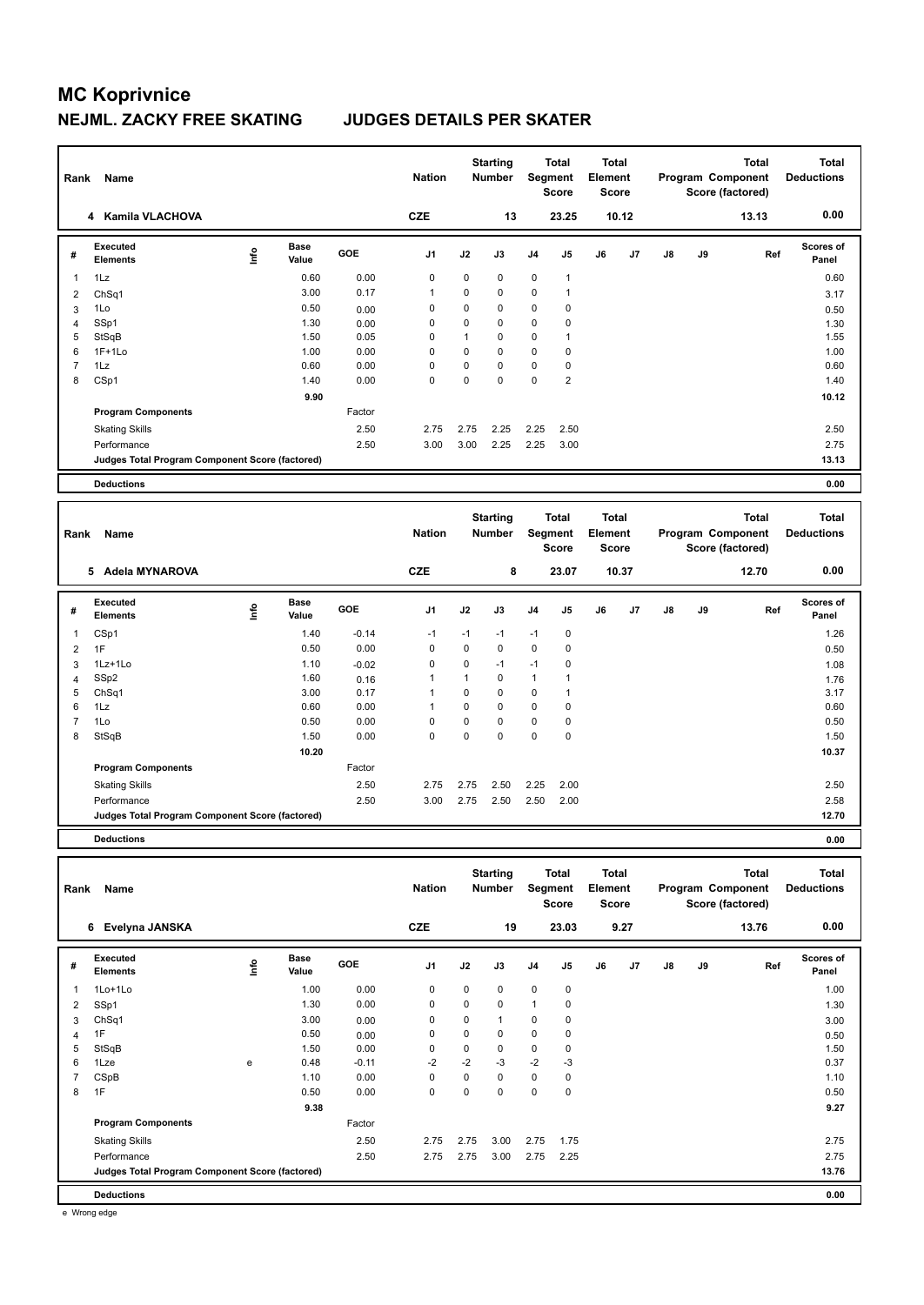| Rank           | Name                                            |      |                      |        | <b>Nation</b>  |      | <b>Starting</b><br><b>Number</b> |                | <b>Total</b><br>Segment<br>Score               | <b>Total</b><br>Element<br><b>Score</b> |       |    |    | <b>Total</b><br>Program Component<br>Score (factored) | <b>Total</b><br><b>Deductions</b> |
|----------------|-------------------------------------------------|------|----------------------|--------|----------------|------|----------------------------------|----------------|------------------------------------------------|-----------------------------------------|-------|----|----|-------------------------------------------------------|-----------------------------------|
|                | 7 Natalie CVRCKOVA                              |      |                      |        | <b>CZE</b>     |      | 23                               |                | 22.08                                          |                                         | 10.60 |    |    | 11.48                                                 | 0.00                              |
| #              | <b>Executed</b><br><b>Elements</b>              | ١nfo | <b>Base</b><br>Value | GOE    | J <sub>1</sub> | J2   | J3                               | J <sub>4</sub> | J <sub>5</sub>                                 | J6                                      | J7    | J8 | J9 | Ref                                                   | Scores of<br>Panel                |
| 1              | 1Lz                                             |      | 0.60                 | 0.00   | 0              | 0    | 0                                | 0              | 0                                              |                                         |       |    |    |                                                       | 0.60                              |
| $\overline{2}$ | $1F+1Lo$                                        |      | 1.00                 | 0.00   | 0              | 0    | $\mathbf 0$                      | 0              | $\mathbf 0$                                    |                                         |       |    |    |                                                       | 1.00                              |
| 3              | ChSq1                                           |      | 3.00                 | 0.00   | 0              | 0    | 0                                | $\mathbf 0$    | $\overline{1}$                                 |                                         |       |    |    |                                                       | 3.00                              |
| $\overline{4}$ | 1Lz                                             |      | 0.60                 | 0.00   | 0              | 0    | $\mathbf 0$                      | $\mathbf 0$    | 0                                              |                                         |       |    |    |                                                       | 0.60                              |
| 5              | CSp2                                            |      | 1.80                 | 0.00   | $\mathbf 0$    | 0    | $\mathbf 0$                      | 0              | 1                                              |                                         |       |    |    |                                                       | 1.80                              |
| 6              | StSqB                                           |      | 1.50                 | 0.00   | $-1$           | 0    | $\mathbf 0$                      | $\mathbf 0$    | $\mathbf{1}$                                   |                                         |       |    |    |                                                       | 1.50                              |
| $\overline{7}$ | 1F                                              |      | 0.50                 | 0.00   | 0              | 0    | $\mathbf 0$                      | 0              | 0                                              |                                         |       |    |    |                                                       | 0.50                              |
| 8              | SSp2                                            |      | 1.60                 | 0.00   | 0              | 0    | $\mathbf 0$                      | $\mathbf 0$    | $\overline{1}$                                 |                                         |       |    |    |                                                       | 1.60                              |
|                |                                                 |      | 10.60                |        |                |      |                                  |                |                                                |                                         |       |    |    |                                                       | 10.60                             |
|                | <b>Program Components</b>                       |      |                      | Factor |                |      |                                  |                |                                                |                                         |       |    |    |                                                       |                                   |
|                | <b>Skating Skills</b>                           |      |                      | 2.50   | 2.50           | 2.75 | 2.00                             | 2.00           | 1.75                                           |                                         |       |    |    |                                                       | 2.17                              |
|                | Performance                                     |      |                      | 2.50   | 2.75           | 2.75 | 2.00                             | 2.25           | 2.25                                           |                                         |       |    |    |                                                       | 2.42                              |
|                | Judges Total Program Component Score (factored) |      |                      |        |                |      |                                  |                |                                                |                                         |       |    |    |                                                       | 11.48                             |
|                | <b>Deductions</b>                               |      |                      |        |                |      |                                  |                |                                                |                                         |       |    |    |                                                       | 0.00                              |
|                |                                                 |      |                      |        |                |      |                                  |                |                                                |                                         |       |    |    |                                                       |                                   |
| Rank           | Name                                            |      |                      |        | <b>Nation</b>  |      | <b>Starting</b><br><b>Number</b> |                | <b>Total</b><br><b>Segment</b><br><b>Score</b> | <b>Total</b><br>Element<br><b>Score</b> |       |    |    | <b>Total</b><br>Program Component<br>Score (factored) | <b>Total</b><br><b>Deductions</b> |
|                | <b>Gabriela LANGEROVA</b><br>8                  |      |                      |        | <b>CZE</b>     |      | 20                               |                | 22.00                                          |                                         | 9.90  |    |    | 12.10                                                 | 0.00                              |
| #              | <b>Executed</b><br><b>Elements</b>              | ١nfo | <b>Base</b><br>Value | GOE    | J <sub>1</sub> | J2   | J3                               | J <sub>4</sub> | J <sub>5</sub>                                 | J6                                      | J7    | J8 | J9 | Ref                                                   | <b>Scores of</b><br>Panel         |
| 1              | 1F                                              |      | 0.50                 | 0.00   | 0              | 0    | 0                                | $\mathbf 0$    | $\pmb{0}$                                      |                                         |       |    |    |                                                       | 0.50                              |
| 2              | 1Lz                                             |      | 0.60                 | 0.00   | $\Omega$       | 0    | $\Omega$                         | $\Omega$       | $\Omega$                                       |                                         |       |    |    |                                                       | 0.60                              |

| 8    | SS <sub>p2</sub>                                | 1.60                      | 0.00       | 0              | 0    | 0               | 0              |                |              |       |    |    |                   | 1.60                      |
|------|-------------------------------------------------|---------------------------|------------|----------------|------|-----------------|----------------|----------------|--------------|-------|----|----|-------------------|---------------------------|
|      |                                                 | 9.90                      |            |                |      |                 |                |                |              |       |    |    |                   | 9.90                      |
|      | <b>Program Components</b>                       |                           | Factor     |                |      |                 |                |                |              |       |    |    |                   |                           |
|      | <b>Skating Skills</b>                           |                           | 2.50       | 2.50           | 2.50 | 2.50            | 2.25           | 1.75           |              |       |    |    |                   | 2.42                      |
|      | Performance                                     |                           | 2.50       | 2.50           | 2.75 | 2.25            | 2.50           | 1.75           |              |       |    |    |                   | 2.42                      |
|      | Judges Total Program Component Score (factored) |                           |            |                |      |                 |                |                |              |       |    |    |                   | 12.10                     |
|      | <b>Deductions</b>                               |                           |            |                |      |                 |                |                |              |       |    |    |                   | 0.00                      |
|      |                                                 |                           |            |                |      |                 |                |                |              |       |    |    |                   |                           |
|      |                                                 |                           |            |                |      |                 |                |                |              |       |    |    |                   |                           |
|      |                                                 |                           |            |                |      | <b>Starting</b> |                | <b>Total</b>   | <b>Total</b> |       |    |    | Total             | <b>Total</b>              |
| Rank | Name                                            |                           |            | <b>Nation</b>  |      | <b>Number</b>   |                | Segment        | Element      |       |    |    | Program Component | <b>Deductions</b>         |
|      |                                                 |                           |            |                |      |                 |                | <b>Score</b>   | <b>Score</b> |       |    |    | Score (factored)  |                           |
|      | Klaudie KOBIERSKA<br>9                          |                           |            | <b>CZE</b>     |      | 6               |                | 21.12          |              | 10.26 |    |    | 10.86             | 0.00                      |
|      |                                                 |                           |            |                |      |                 |                |                |              |       |    |    |                   |                           |
| #    | Executed<br><b>Elements</b>                     | <b>Base</b><br>۴<br>Value | <b>GOE</b> | J <sub>1</sub> | J2   | J3              | J <sub>4</sub> | J <sub>5</sub> | J6           | J7    | J8 | J9 | Ref               | <b>Scores of</b><br>Panel |

 ChSq1 3.00 0.17 0 1 0 0 1 3.17 1Lze e 0.48 -0.13 -2 -2 -3 -3 -3 0.35 CSp2 1.80 -0.18 -1 -1 -1 -1 0 1.62 StSqB 1.50 -0.05 0 0 0 -1 -1 1.45 1Lo 0.50 0.02 1 0 0 0 1 0.52 1F 0.50 0.00 0 0 0 0 0 0.50 SSp2 1.60 0.05 1 0 0 0 1 1.65

Skating Skills 2.50 2.50 2.00 2.00 2.00 2.50 2.17

Performance 2.50 2.75 2.50 2.00 2.00 2.00 2.17

**Deductions 0.00**

Factor

 **10.38 10.26**

 CSpB 1.10 0.00 0 0 0 0 0 1.10 4 StSqB 1.50  $1.50$   $0.00$  0  $0$  -1 0 0  $0$  0 1.50  $1.50$  1F 0.50 0.00 0 0 0 0 0 0.50 ChSq1 3.00 0.00 0 0 0 0 0 3.00 1Lz+1Lo 1.10 0.00 0 0 0 0 0 1.10

| (factored)<br>Judaer<br>Total<br>. Score<br>∹า' Program ∪o_<br>component: | 10.86<br>. |
|---------------------------------------------------------------------------|------------|
|                                                                           |            |

e Wrong edge

**Program Components**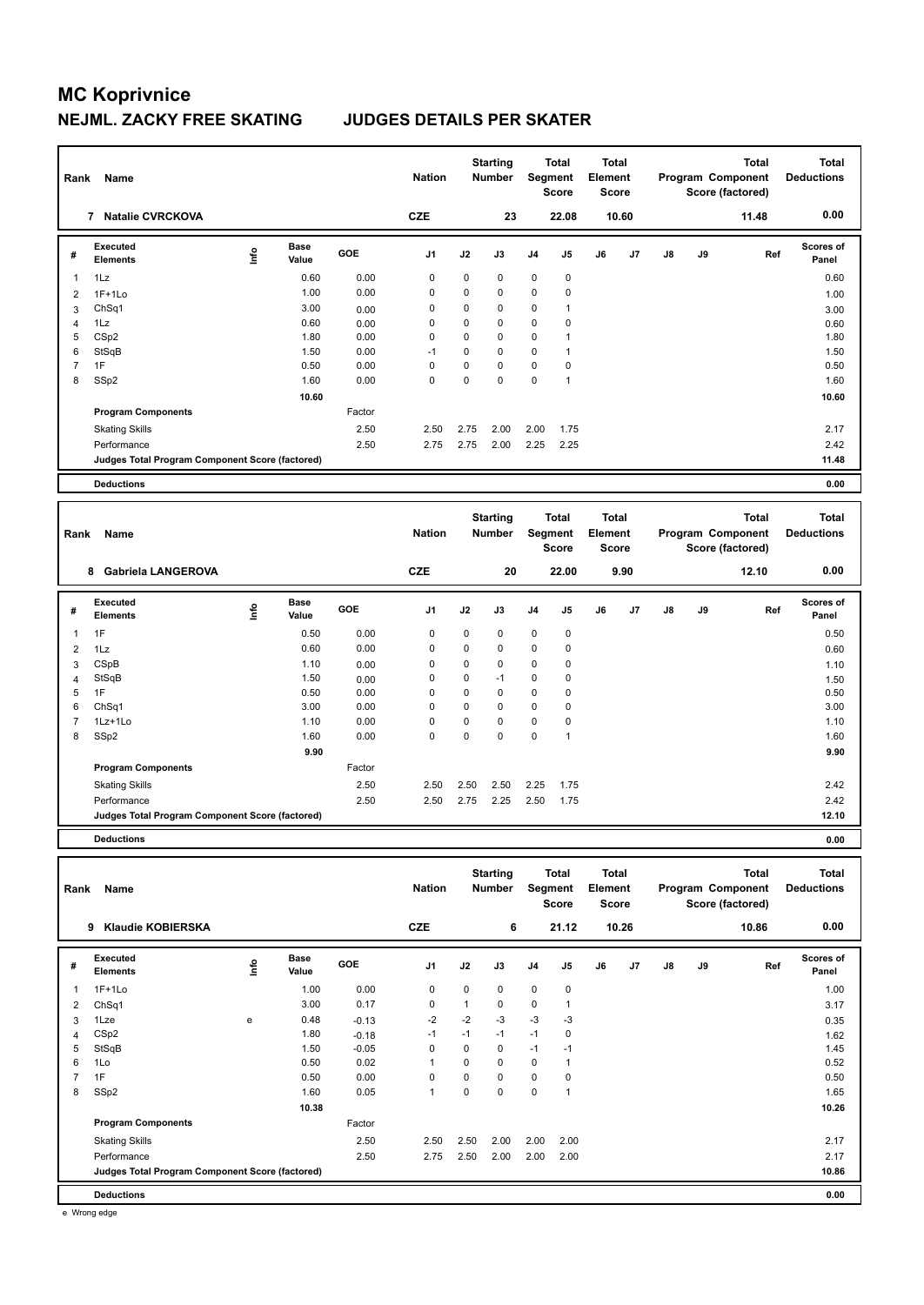| Rank           | Name                                            |      |                      |         | <b>Nation</b>  |              | <b>Starting</b><br>Number | <b>Segment</b> | <b>Total</b><br><b>Score</b> | Total<br>Element<br><b>Score</b> |                |               |    | <b>Total</b><br>Program Component<br>Score (factored) | <b>Total</b><br><b>Deductions</b> |
|----------------|-------------------------------------------------|------|----------------------|---------|----------------|--------------|---------------------------|----------------|------------------------------|----------------------------------|----------------|---------------|----|-------------------------------------------------------|-----------------------------------|
|                | 10 Zaneta Ella KUBENOVA                         |      |                      |         | <b>CZE</b>     |              | 16                        |                | 21.07                        |                                  | 9.81           |               |    | 11.26                                                 | 0.00                              |
| #              | <b>Executed</b><br><b>Elements</b>              | lnfo | <b>Base</b><br>Value | GOE     | J <sub>1</sub> | J2           | J3                        | J4             | J5                           | J6                               | J7             | $\mathsf{J}8$ | J9 | Ref                                                   | <b>Scores of</b><br>Panel         |
| 1              | 1Lo                                             |      | 0.50                 | $-0.05$ | $-1$           | $-1$         | $-1$                      | $-1$           | $-1$                         |                                  |                |               |    |                                                       | 0.45                              |
| $\overline{2}$ | $1F+1Lo$                                        |      | 1.00                 | $-0.03$ | $-1$           | 0            | $-1$                      | $\mathbf 0$    | $-1$                         |                                  |                |               |    |                                                       | 0.97                              |
| 3              | ChSq1                                           |      | 3.00                 | 0.00    | $\mathbf 0$    | 0            | $\mathbf 0$               | $\mathbf 0$    | $\mathbf{1}$                 |                                  |                |               |    |                                                       | 3.00                              |
| 4              | 1F                                              |      | 0.50                 | 0.00    | 0              | 0            | $\mathbf 0$               | $\mathbf{1}$   | 0                            |                                  |                |               |    |                                                       | 0.50                              |
| 5              | SSp1                                            |      | 1.30                 | 0.09    | $\mathbf{1}$   | $\mathbf{1}$ | $\mathbf 0$               | $\mathbf 0$    | $\mathbf{1}$                 |                                  |                |               |    |                                                       | 1.39                              |
| 6              | 1Lz                                             |      | 0.60                 | 0.00    | $\mathbf 0$    | $\pmb{0}$    | $\mathbf 0$               | $\mathbf 0$    | $\pmb{0}$                    |                                  |                |               |    |                                                       | 0.60                              |
| $\overline{7}$ | StSqB                                           |      | 1.50                 | 0.00    | $\Omega$       | 0            | $\Omega$                  | $\mathbf 0$    | $-1$                         |                                  |                |               |    |                                                       | 1.50                              |
| 8              | CSp1                                            |      | 1.40                 | 0.00    | 0              | 0            | $\mathbf 0$               | $\mathbf 0$    | $\mathbf{1}$                 |                                  |                |               |    |                                                       | 1.40                              |
|                |                                                 |      | 9.80                 |         |                |              |                           |                |                              |                                  |                |               |    |                                                       | 9.81                              |
|                | <b>Program Components</b>                       |      |                      | Factor  |                |              |                           |                |                              |                                  |                |               |    |                                                       |                                   |
|                | <b>Skating Skills</b>                           |      |                      | 2.50    | 2.50           | 2.50         | 2.00                      | 2.00           | 1.50                         |                                  |                |               |    |                                                       | 2.17                              |
|                | Performance                                     |      |                      | 2.50    | 2.50           | 2.75         | 2.25                      | 2.25           | 1.50                         |                                  |                |               |    |                                                       | 2.33                              |
|                | Judges Total Program Component Score (factored) |      |                      |         |                |              |                           |                |                              |                                  |                |               |    |                                                       | 11.26                             |
|                |                                                 |      |                      |         |                |              |                           |                |                              |                                  |                |               |    |                                                       | 0.00                              |
|                | <b>Deductions</b>                               |      |                      |         |                |              |                           |                |                              |                                  |                |               |    |                                                       |                                   |
|                |                                                 |      |                      |         |                |              | <b>Starting</b>           |                | <b>Total</b>                 | <b>Total</b>                     |                |               |    | <b>Total</b>                                          | <b>Total</b>                      |
| Rank           | Name                                            |      |                      |         | <b>Nation</b>  |              | Number                    |                | Segment<br><b>Score</b>      | Element<br>Score                 |                |               |    | Program Component<br>Score (factored)                 | <b>Deductions</b>                 |
|                | <b>Bara STRYJOVA</b><br>11                      |      |                      |         | <b>CZE</b>     |              | 12                        |                | 20.82                        |                                  | 9.96           |               |    | 10.86                                                 | 0.00                              |
| #              | <b>Executed</b><br><b>Elements</b>              | lnfo | <b>Base</b><br>Value | GOE     | J <sub>1</sub> | J2           | J3                        | J4             | J5                           | J6                               | J <sub>7</sub> | $\mathsf{J}8$ | J9 | Ref                                                   | Scores of<br>Panel                |
| 1              | 1Lz+1Lo                                         |      | 1.10                 | 0.00    | $\pmb{0}$      | 0            | 0                         | 0              | $\mathbf{1}$                 |                                  |                |               |    |                                                       | 1.10                              |
| $\overline{2}$ | 1F                                              |      | 0.50                 | 0.00    | $\mathbf 0$    | 0            | $\Omega$                  | $\mathbf 0$    | $\mathbf 0$                  |                                  |                |               |    |                                                       | 0.50                              |
| 3              | CSpB                                            |      | 1.10                 | $-0.11$ | $-1$           | $-1$         | $-1$                      | $-1$           | $-1$                         |                                  |                |               |    |                                                       | 0.99                              |
| 4              | ChSq1                                           |      | 3.00                 | 0.17    | $\mathbf 0$    | 0            | $\mathbf 0$               | $\mathbf{1}$   | $\mathbf{1}$                 |                                  |                |               |    |                                                       | 3.17                              |
| 5              | SSp2                                            |      | 1.60                 | 0.00    | $\mathbf 0$    | $\mathbf 0$  | $\mathbf 0$               | $\mathbf 0$    | $\mathbf{1}$                 |                                  |                |               |    |                                                       | 1.60                              |
| 6              | 1Lz                                             |      | 0.60                 | 0.00    | 0              | 0            | $\mathbf 0$               | $\mathbf 0$    | $\mathbf{1}$                 |                                  |                |               |    |                                                       | 0.60                              |
| $\overline{7}$ | StSqB                                           |      | 1.50                 | 0.00    | $-1$           | 0            | $\mathbf 0$               | $\mathbf 0$    | $\pmb{0}$                    |                                  |                |               |    |                                                       | 1.50                              |
| 8              | 1Lo                                             |      | 0.50                 | 0.00    | $\mathbf 0$    | 0            | $\mathbf 0$               | 0              | $\pmb{0}$                    |                                  |                |               |    |                                                       | 0.50                              |
|                |                                                 |      | 9.90                 |         |                |              |                           |                |                              |                                  |                |               |    |                                                       | 9.96                              |
|                | <b>Program Components</b>                       |      |                      | Factor  |                |              |                           |                |                              |                                  |                |               |    |                                                       |                                   |

**Deductions 0.00**

| Rank | Name                                            |      |                      |        | <b>Nation</b>  |      | <b>Starting</b><br>Number | Segment        | <b>Total</b><br><b>Score</b> | <b>Total</b><br>Element<br><b>Score</b> |      |               |    | <b>Total</b><br>Program Component<br>Score (factored) | <b>Total</b><br><b>Deductions</b> |
|------|-------------------------------------------------|------|----------------------|--------|----------------|------|---------------------------|----------------|------------------------------|-----------------------------------------|------|---------------|----|-------------------------------------------------------|-----------------------------------|
| 12   | <b>Nicole TRINKMOCOVA</b>                       |      |                      |        | <b>CZE</b>     |      | $\overline{7}$            |                | 20.78                        |                                         | 9.72 |               |    | 11.06                                                 | 0.00                              |
| #    | Executed<br><b>Elements</b>                     | ۱nfo | <b>Base</b><br>Value | GOE    | J <sub>1</sub> | J2   | J3                        | J <sub>4</sub> | J5                           | J6                                      | J7   | $\mathsf{J}8$ | J9 | Ref                                                   | <b>Scores of</b><br>Panel         |
| 1    | 1Lo                                             |      | 0.50                 | 0.02   | 0              | 0    | 0                         | $\mathbf{1}$   | 1                            |                                         |      |               |    |                                                       | 0.52                              |
| 2    | SSpB                                            |      | 1.10                 | 0.00   | 0              | 0    | 0                         | 0              | $\mathbf 0$                  |                                         |      |               |    |                                                       | 1.10                              |
| 3    | 1F                                              |      | 0.50                 | 0.00   | 0              | 0    | 0                         | 0              |                              |                                         |      |               |    |                                                       | 0.50                              |
| 4    | ChSq1                                           |      | 3.00                 | 0.00   | 0              | 0    | 0                         | $\pmb{0}$      |                              |                                         |      |               |    |                                                       | 3.00                              |
| 5    | StSqB                                           |      | 1.50                 | 0.00   | 0              | 0    | 0                         | $\mathbf 0$    | $\mathbf 0$                  |                                         |      |               |    |                                                       | 1.50                              |
| 6    | $1Lz+1Lo$                                       |      | 1.10                 | 0.00   | 0              | 0    | 0                         | 0              |                              |                                         |      |               |    |                                                       | 1.10                              |
| 7    | CSp1                                            |      | 1.40                 | 0.00   | 0              | 0    | 0                         | 0              |                              |                                         |      |               |    |                                                       | 1.40                              |
| 8    | 1Lz                                             |      | 0.60                 | 0.00   | 0              | 0    | 0                         | $\pmb{0}$      | $\mathbf 0$                  |                                         |      |               |    |                                                       | 0.60                              |
|      |                                                 |      | 9.70                 |        |                |      |                           |                |                              |                                         |      |               |    |                                                       | 9.72                              |
|      | <b>Program Components</b>                       |      |                      | Factor |                |      |                           |                |                              |                                         |      |               |    |                                                       |                                   |
|      | <b>Skating Skills</b>                           |      |                      | 2.50   | 2.25           | 2.25 | 2.25                      | 2.00           | 1.75                         |                                         |      |               |    |                                                       | 2.17                              |
|      | Performance                                     |      |                      | 2.50   | 2.50           | 2.50 | 2.25                      | 2.00           | 2.00                         |                                         |      |               |    |                                                       | 2.25                              |
|      | Judges Total Program Component Score (factored) |      |                      |        |                |      |                           |                |                              |                                         |      |               |    |                                                       | 11.06                             |
|      | <b>Deductions</b>                               |      |                      |        |                |      |                           |                |                              |                                         |      |               |    |                                                       | 0.00                              |

Skating Skills 2.50 2.50 2.00 2.00 1.75 2.50 2.17

Performance 2.50 2.50 2.50 2.00 2.00 2.00 2.17

**Judges Total Program Component Score (factored) 10.86**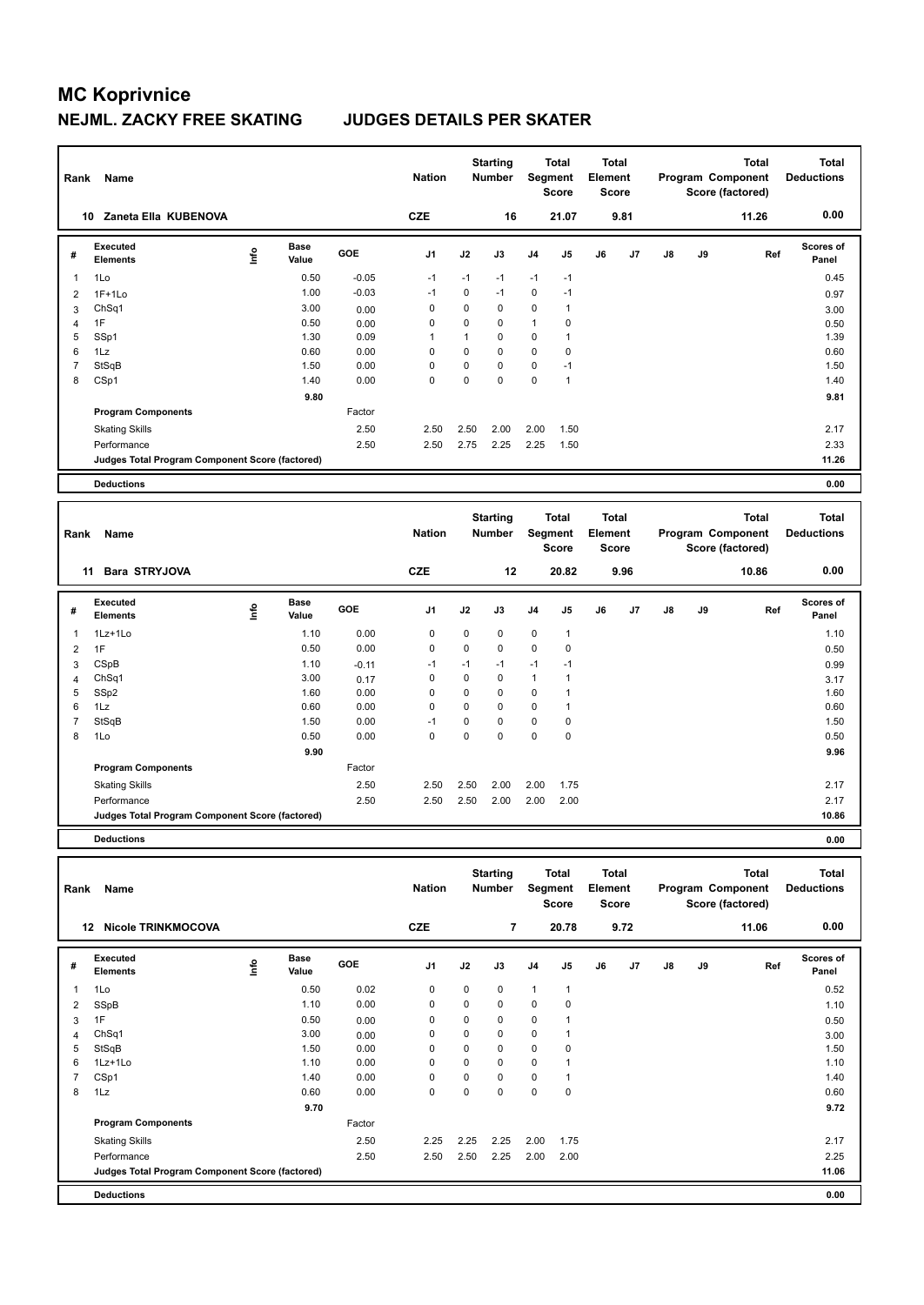| Rank           | Name                                            |      |                      |         | <b>Nation</b>  |             | <b>Starting</b><br><b>Number</b> |                | <b>Total</b><br>Segment<br><b>Score</b> | <b>Total</b><br>Element<br><b>Score</b> |      |    |    | <b>Total</b><br>Program Component<br>Score (factored) | <b>Total</b><br><b>Deductions</b> |
|----------------|-------------------------------------------------|------|----------------------|---------|----------------|-------------|----------------------------------|----------------|-----------------------------------------|-----------------------------------------|------|----|----|-------------------------------------------------------|-----------------------------------|
|                | Vanesa CERNOCHOVA<br>13                         |      |                      |         | <b>CZE</b>     |             | 22                               |                | 18.76                                   |                                         | 9.38 |    |    | 9.38                                                  | 0.00                              |
| #              | Executed<br><b>Elements</b>                     | lnfo | <b>Base</b><br>Value | GOE     | J <sub>1</sub> | J2          | J3                               | J <sub>4</sub> | J5                                      | J6                                      | J7   | J8 | J9 | Ref                                                   | <b>Scores of</b><br>Panel         |
| $\overline{1}$ | 1F                                              |      | 0.50                 | 0.00    | 0              | 0           | 0                                | 0              | 0                                       |                                         |      |    |    |                                                       | 0.50                              |
| $\overline{2}$ | $1Lz+1Lo$                                       |      | 1.10                 | 0.00    | $\Omega$       | 0           | $\Omega$                         | $\mathbf 0$    | 1                                       |                                         |      |    |    |                                                       | 1.10                              |
| 3              | SSpB                                            |      | 1.10                 | 0.00    | 0              | $\mathbf 0$ | $\mathbf 0$                      | 0              | $\pmb{0}$                               |                                         |      |    |    |                                                       | 1.10                              |
| $\overline{4}$ | StSqB                                           |      | 1.50                 | $-0.05$ | 0              | 0           | $-1$                             | $-1$           | 0                                       |                                         |      |    |    |                                                       | 1.45                              |
| 5              | 1Lz                                             |      | 0.60                 | $-0.10$ | $-2$           | $-1$        | $-2$                             | $-3$           | $-1$                                    |                                         |      |    |    |                                                       | 0.50                              |
| 6              | ChSq1                                           |      | 3.00                 | $-0.17$ | $\Omega$       | $\Omega$    | $\mathbf 0$                      | $-1$           | $-1$                                    |                                         |      |    |    |                                                       | 2.83                              |
| $\overline{7}$ | 1F                                              |      | 0.50                 | 0.00    | $\Omega$       | $\Omega$    | $\Omega$                         | $\mathbf 0$    | $\pmb{0}$                               |                                         |      |    |    |                                                       | 0.50                              |
| 8              | CSp1                                            |      | 1.40                 | 0.00    | $\mathbf 0$    | $\Omega$    | $\Omega$                         | $\mathbf 0$    | $\overline{1}$                          |                                         |      |    |    |                                                       | 1.40                              |
|                |                                                 |      | 9.70                 |         |                |             |                                  |                |                                         |                                         |      |    |    |                                                       | 9.38                              |
|                | <b>Program Components</b>                       |      |                      | Factor  |                |             |                                  |                |                                         |                                         |      |    |    |                                                       |                                   |
|                | <b>Skating Skills</b>                           |      |                      | 2.50    | 2.25           | 2.25        | 1.75                             | 1.75           | 1.50                                    |                                         |      |    |    |                                                       | 1.92                              |
|                | Performance                                     |      |                      | 2.50    | 2.50           | 2.50        | 1.50                             | 1.50           | 1.50                                    |                                         |      |    |    |                                                       | 1.83                              |
|                | Judges Total Program Component Score (factored) |      |                      |         |                |             |                                  |                |                                         |                                         |      |    |    |                                                       | 9.38                              |
|                | <b>Deductions</b>                               |      |                      |         |                |             |                                  |                |                                         |                                         |      |    |    |                                                       | 0.00                              |
|                |                                                 |      |                      |         |                |             |                                  |                |                                         |                                         |      |    |    |                                                       |                                   |
| Rank           | Name                                            |      |                      |         | <b>Nation</b>  |             | <b>Starting</b><br><b>Number</b> |                | <b>Total</b><br>Segment<br><b>Score</b> | <b>Total</b><br>Element<br><b>Score</b> |      |    |    | <b>Total</b><br>Program Component<br>Score (factored) | <b>Total</b><br><b>Deductions</b> |
|                | Nela GAVLOVSKA<br>14                            |      |                      |         | <b>CZE</b>     |             | 21                               |                | 18.70                                   |                                         | 8.90 |    |    | 9.80                                                  | 0.00                              |

**Value GOE J1 J2 J3 J4 J5 J6 J7 J8 J9** 

 **9.38 8.90**

2.50 2.25 2.50 1.75 2.00 1.50 2.00 2.00 2.00

1F 0.50 **Info**

 SSp1 1.30 -0.04 -1 0 0 -1 0 1.26 1F 0.50 0.00 0 0 0 0 0 0 0 0 0 0.50 0.50 ChSq1 3.00 -0.17 0 0 -1 -1 0 2.83 1Lo+1Lo 1.00 0.00 -1 0 0 0 0 1.00 1Lze e 0.48 -0.11 -2 -2 -3 -2 -3 0.37 StSqB 1.50 -0.05 0 0 -1 0 -1 1.45 CSpB 1.10 -0.11 -1 -1 -1 -1 0 0.99

**Scores of Panel**

**Ref** 

| Performance                                            | חם מ<br>ں ت | ・つに | 2.50<br>__ | - 74 | ن ، | 1.50 | 92،،<br>____ |
|--------------------------------------------------------|-------------|-----|------------|------|-----|------|--------------|
| <b>Judges Total Program Component Score (factored)</b> |             |     |            |      |     |      | 9.80         |

**Base** 

1 0.50 0.00 0 0 0 -1 0

Skating Skills **2.50** 2.25 2.50 1.75 2.00 1.50

Factor

**Deductions 0.00** e Wrong edge

**#** 

**Executed Elements** 

**Program Components** 

**Total Deductions Total Program Component Score (factored) Total Element Score Total Segment Score Starting Rank Name Nation Number # Executed Elements Base Value GOE J1 J2 J3 J4 J5 J6 J7 J8 J9 Scores of Panel** 1 0.48 -0.13 -3 -2 -3 -2 -3 **Ref**  1Lze e 0.35 **Info 15 Sara HAJKOVA CZE 9 17.91 9.15 8.76 0.00** 2 ChSq1 3.00 0.00 0 0 0 0 0 3.00  $3$  1F!  $1 \t 0.45$   $1 \t 0.05$   $1 \t 1 \t 1 \t 2 \t 1 \t 1 \t 1 \t 0.45$ 4 SSp1 1.30 0.00 0 0 0 0 0 1.30 5 1F+1Lo 1.00 0.00 0 0 0 0 -1 1.00 6 1Lo 0.50 0.00 0 0 0 0 0 0.50 7 CSpB 1.10 0.00 0 0 0 0 0 1.10 8 StSqB 1.50 -0.05 0 0 0 -1 -1 1.45  **9.38 9.15 Program Components**  Skating Skills 2.00 2.00 1.50 1.75 1.25 Factor 2.50 1.75 Performance 2.50 2.00 2.00 1.50 1.75 1.25 1.75 **Deductions 0.00 Judges Total Program Component Score (factored) 8.76**

e Wrong edge ! Not clear edge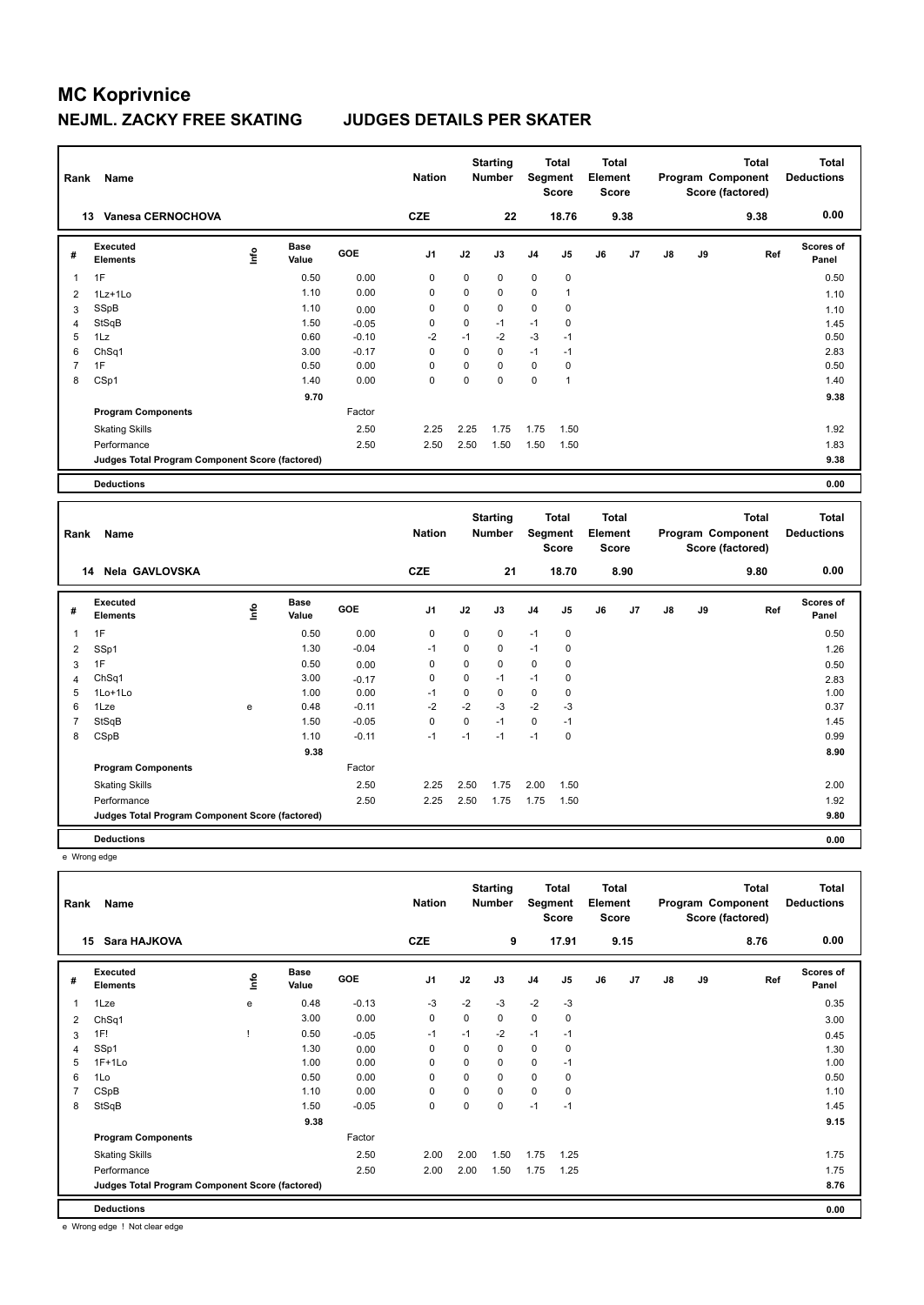| Rank<br>Name   |                                                 |      |                      | <b>Nation</b> |                | <b>Starting</b><br><b>Number</b> |                                  | <b>Total</b><br>Segment<br><b>Score</b> |                                         | <b>Total</b><br>Element<br><b>Score</b> |      | Program Component<br>Score (factored) | <b>Total</b>                          | <b>Total</b><br><b>Deductions</b> |                                   |
|----------------|-------------------------------------------------|------|----------------------|---------------|----------------|----------------------------------|----------------------------------|-----------------------------------------|-----------------------------------------|-----------------------------------------|------|---------------------------------------|---------------------------------------|-----------------------------------|-----------------------------------|
|                | Vanesa Ernestina BOJKOVA<br>16                  |      |                      |               | <b>CZE</b>     |                                  | 3                                |                                         | 17.46                                   |                                         | 8.30 |                                       |                                       | 9.16                              | 0.00                              |
| #              | Executed<br><b>Elements</b>                     | lnfo | <b>Base</b><br>Value | GOE           | J <sub>1</sub> | J2                               | J3                               | J <sub>4</sub>                          | J <sub>5</sub>                          | J6                                      | J7   | J8                                    | J9                                    | Ref                               | <b>Scores of</b><br>Panel         |
| $\overline{1}$ | $1F+1Lo$                                        |      | 1.00                 | 0.00          | 0              | 0                                | 0                                | $-1$                                    | 0                                       |                                         |      |                                       |                                       |                                   | 1.00                              |
| $\overline{2}$ | 1Lz                                             |      | 0.60                 | 0.00          | $\Omega$       | $\Omega$                         | $\Omega$                         | $\mathbf 0$                             | $\mathbf 0$                             |                                         |      |                                       |                                       |                                   | 0.60                              |
| 3              | ChSq1                                           |      | 3.00                 | 0.00          | $\mathbf 0$    | $\mathbf 0$                      | $\Omega$                         | $\mathbf 0$                             | $\mathbf 0$                             |                                         |      |                                       |                                       |                                   | 3.00                              |
| $\overline{4}$ | 1Lo                                             |      | 0.50                 | 0.00          | 0              | $\mathbf 0$                      | $\mathbf 0$                      | $\mathbf 0$                             | $\mathbf 0$                             |                                         |      |                                       |                                       |                                   | 0.50                              |
| 5              | CSp                                             |      | 0.00                 | 0.00          |                | $\ddot{\phantom{1}}$             |                                  | ٠                                       | ä,                                      |                                         |      |                                       |                                       |                                   | 0.00                              |
| 6              | StSqB                                           |      | 1.50                 | $-0.10$       | $\Omega$       | $-1$                             | $\Omega$                         | $-1$                                    | $-1$                                    |                                         |      |                                       |                                       |                                   | 1.40                              |
| $\overline{7}$ | 1F                                              |      | 0.50                 | 0.00          | $\Omega$       | $\mathbf 0$                      | $\Omega$                         | $\mathbf 0$                             | $\pmb{0}$                               |                                         |      |                                       |                                       |                                   | 0.50                              |
| 8              | SSp1                                            |      | 1.30                 | 0.00          | $-1$           | $\mathbf 0$                      | $\mathbf 0$                      | $\mathbf 0$                             | $\mathbf 0$                             |                                         |      |                                       |                                       |                                   | 1.30                              |
|                |                                                 |      | 8.40                 |               |                |                                  |                                  |                                         |                                         |                                         |      |                                       |                                       |                                   | 8.30                              |
|                | <b>Program Components</b>                       |      |                      | Factor        |                |                                  |                                  |                                         |                                         |                                         |      |                                       |                                       |                                   |                                   |
|                | <b>Skating Skills</b>                           |      |                      | 2.50          | 2.00           | 2.00                             | 1.75                             | 1.75                                    | 1.50                                    |                                         |      |                                       |                                       |                                   | 1.83                              |
|                | Performance                                     |      |                      | 2.50          | 2.25           | 2.00                             | 1.75                             | 1.75                                    | 1.50                                    |                                         |      |                                       |                                       |                                   | 1.83                              |
|                | Judges Total Program Component Score (factored) |      |                      |               |                |                                  |                                  |                                         |                                         |                                         |      |                                       |                                       |                                   | 9.16                              |
|                |                                                 |      |                      |               |                |                                  |                                  |                                         |                                         |                                         |      |                                       |                                       |                                   |                                   |
|                | <b>Deductions</b>                               |      |                      |               |                |                                  |                                  |                                         |                                         |                                         |      |                                       |                                       |                                   | 0.00                              |
| Rank           | Name                                            |      |                      |               | <b>Nation</b>  |                                  | <b>Starting</b><br><b>Number</b> |                                         | <b>Total</b><br>Segment<br><b>Score</b> | <b>Total</b><br>Element<br>Score        |      |                                       | Program Component<br>Score (factored) | <b>Total</b>                      | <b>Total</b><br><b>Deductions</b> |
| 17             | <b>Nella KVETONOVA</b>                          |      |                      |               | <b>CZE</b>     |                                  | $\mathbf 2$                      |                                         | 16.02                                   |                                         | 7.26 |                                       |                                       | 8.76                              | 0.00                              |
| #              | Executed<br><b>Elements</b>                     | lnfo | <b>Base</b><br>Value | GOE           | J <sub>1</sub> | J2                               | J3                               | J <sub>4</sub>                          | J <sub>5</sub>                          | J6                                      | J7   | J8                                    | J9                                    | Ref                               | <b>Scores of</b><br>Panel         |
| $\mathbf 1$    | 1Lo                                             |      | 0.50                 | 0.00          | 0              | 0                                | 0                                | 0                                       | 0                                       |                                         |      |                                       |                                       |                                   | 0.50                              |

 ChSq1 3.00 0.00 0 0 0 0 1 3.00 SSpB 1.10 -0.07 0 0 -1 -1 -1 1.03 4 1F 0.50 0.50 0.00 0 0 0 0 0 0 0 0 0.50 0.50 1F 0.50 0.00 0 0 0 0 0 0.50 CSp 0.00 0.00 - - - - - 0.00 StSqB 1.50 -0.05 0 0 0 -1 -1 1.45 1Lo+1T<< << 0.50 -0.22 -4 -4 -5 -4 -5 0.28

Skating Skills 2.25 2.00 1.50 1.50 1.50 2.50 1.67

Performance 2.50 2.50 2.25 1.50 1.75 1.50 1.83

**Judges Total Program Component Score (factored) 8.76**

 **7.60 7.26**

Factor

**Deductions 0.00** << Downgraded jump

**Program Components** 

| Name<br>Rank<br><b>Elena FROMLOVA</b><br>18 |                                                 |         |                      | <b>Nation</b><br><b>CZE</b> |                          | <b>Starting</b><br><b>Number</b><br>4 | Segment | <b>Total</b><br><b>Score</b><br>9.46 | <b>Total</b><br>Element<br><b>Score</b> | 3.20 |    |               | <b>Total</b><br>Program Component<br>Score (factored)<br>6.26 | <b>Total</b><br><b>Deductions</b><br>0.00 |                           |
|---------------------------------------------|-------------------------------------------------|---------|----------------------|-----------------------------|--------------------------|---------------------------------------|---------|--------------------------------------|-----------------------------------------|------|----|---------------|---------------------------------------------------------------|-------------------------------------------|---------------------------|
|                                             |                                                 |         |                      |                             |                          |                                       |         |                                      |                                         |      |    |               |                                                               |                                           |                           |
| #                                           | Executed<br><b>Elements</b>                     | ١nf٥    | <b>Base</b><br>Value | <b>GOE</b>                  | J <sub>1</sub>           | J2                                    | J3      | J <sub>4</sub>                       | J5                                      | J6   | J7 | $\mathsf{J}8$ | J9                                                            | Ref                                       | <b>Scores of</b><br>Panel |
| 1                                           | 1Lo                                             |         | 0.50                 | 0.00                        | 0                        | 0                                     | 0       | $-1$                                 | 0                                       |      |    |               |                                                               |                                           | 0.50                      |
| 2                                           | 1F                                              |         | 0.50                 | 0.00                        | $\mathbf 0$              | $\mathbf 0$                           | 0       | $\mathbf 0$                          | $\mathbf 0$                             |      |    |               |                                                               |                                           | 0.50                      |
| 3                                           | SSp                                             |         | 0.00                 | 0.00                        | $\overline{\phantom{a}}$ |                                       |         |                                      |                                         |      |    |               |                                                               |                                           | 0.00                      |
| 4                                           | StSqB                                           |         | 1.50                 | $-0.15$                     | $-2$                     | $-1$                                  | $-1$    | $-1$                                 | $-1$                                    |      |    |               |                                                               |                                           | 1.35                      |
| 5                                           | CSp                                             |         | 0.00                 | 0.00                        | $\overline{\phantom{a}}$ |                                       |         |                                      | $\overline{\phantom{a}}$                |      |    |               |                                                               |                                           | 0.00                      |
| 6                                           | $1Lo+1T$                                        |         | 0.90                 | $-0.05$                     | $-1$                     | $\Omega$                              | $-1$    | $-1$                                 | $-1$                                    |      |    |               |                                                               |                                           | 0.85                      |
| $\overline{7}$                              | ChSq                                            |         | 0.00                 | 0.00                        | $\overline{\phantom{a}}$ |                                       |         |                                      |                                         |      |    |               |                                                               |                                           | 0.00                      |
| 8                                           | $1Lo*$                                          | $\star$ | 0.00                 | 0.00                        |                          |                                       |         |                                      |                                         |      |    |               |                                                               |                                           | 0.00                      |
|                                             |                                                 |         | 3.40                 |                             |                          |                                       |         |                                      |                                         |      |    |               |                                                               |                                           | 3.20                      |
|                                             | <b>Program Components</b>                       |         |                      | Factor                      |                          |                                       |         |                                      |                                         |      |    |               |                                                               |                                           |                           |
|                                             | <b>Skating Skills</b>                           |         |                      | 2.50                        | 1.75                     | 1.25                                  | 1.25    | 1.25                                 | 1.25                                    |      |    |               |                                                               |                                           | 1.25                      |
|                                             | Performance                                     |         |                      | 2.50                        | 1.75                     | 1.25                                  | 1.25    | 1.25                                 | 1.25                                    |      |    |               |                                                               |                                           | 1.25                      |
|                                             | Judges Total Program Component Score (factored) |         |                      |                             |                          |                                       |         |                                      |                                         |      |    |               |                                                               |                                           | 6.26                      |
|                                             | <b>Deductions</b>                               |         |                      |                             |                          |                                       |         |                                      |                                         |      |    |               |                                                               |                                           | 0.00                      |

\* Invalid element